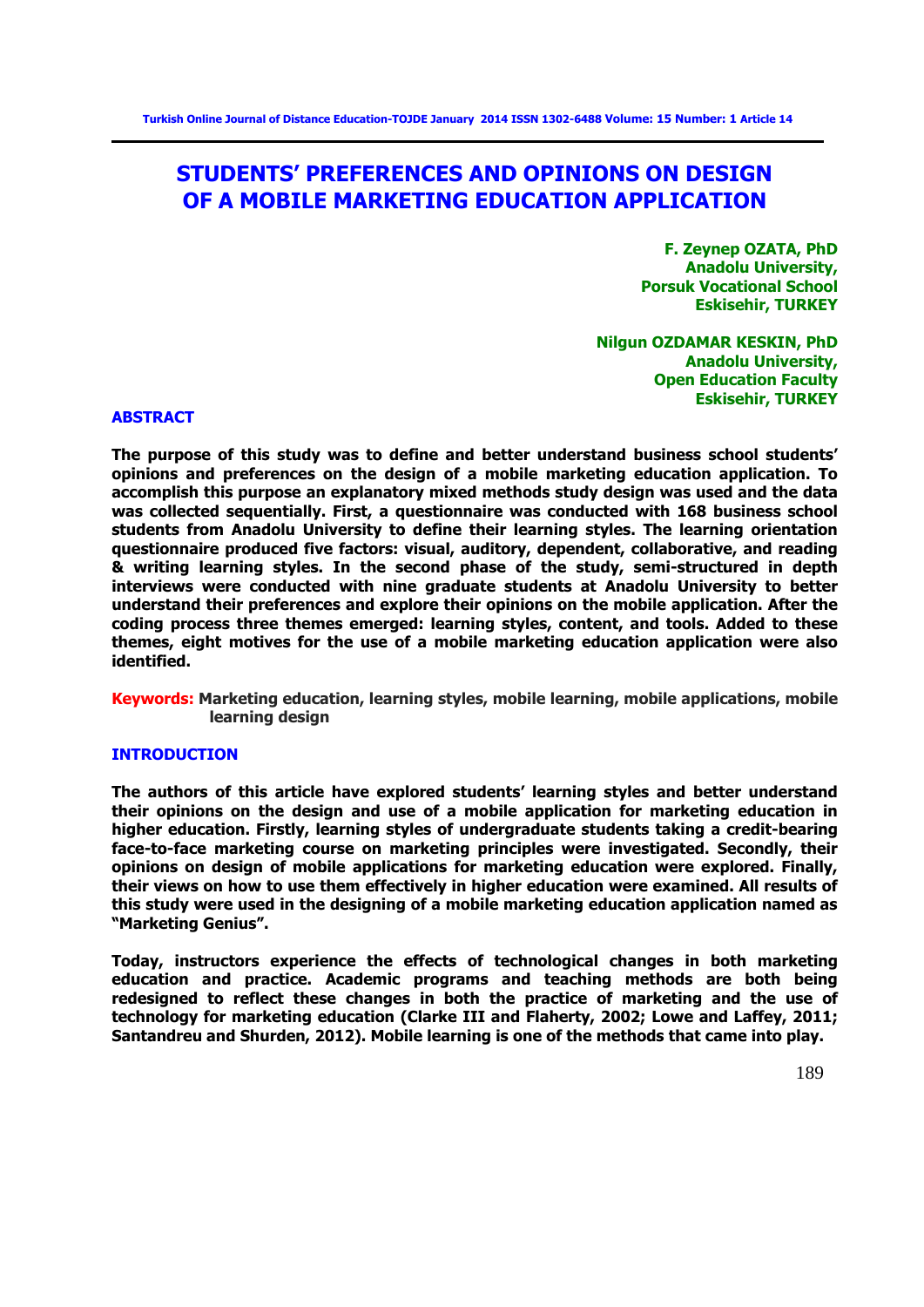**Mobile learning can be defined as "any sort of learning that happens when the learner is not at a fixed, predetermined location, or learning that happens when the learner takes advantage of the learning opportunities offered by mobile technologies (O'Malley et al., 2005). Mobile learning also refers learning across multiple contexts, through social and content interactions, using personal electronic devices (Crompton, 2013). Mobile learning has the potential to meet the new requirements for effective teaching and enhance marketing courses for students.**

**According to the Electronic Communication Report published by the Information and Communication Technologies Authority in Turkey in the second quarter of 2013 (ICTA, 2013), the number of mobile subscribers reached 68 million with a penetration rate of 89.8% in Turkey. Compared to the same quarter of 2012, 3G subscriptions have increased 37% in 2013 and the number of 3G subscribers reached up to 45.3 million (ICTA, 2013). Further, the smartphone penetration rate reached 14% in 2012 (Acar, 2013). It is estimated that Internet-capable mobile devices and Internet usage on mobile devices will outnumber computers within few years (Johnson et al., 2011, Ozdamar Keskin & Metcalf, 2011). More people than ever before are feeling the impact of mobile in Turkey as every other part of the globe. In this respect, Turkish universities have been steadily building mobile learning capacity and Turkey affords a rich variety of commercial and research challenges and possibilities along with the research and academic resources to explore them (Ozdamar-Keskin et al., 2012).** 

**Development of mobile learning research characterized by three general phases: a focus upon devices, a focus on learning outside the classroom, a focus on the mobility of the learner (Cochrane, 2013; Cook, 2009). There has been still a flurry of m-learning research and case studies in this field (Cochrane, 2013; Frogberg, Goth & Schwabe, 2009). For example, there are little studies with focus upon sustainable integration of mobile learning into formal education contexts (Cochrane, 2013). Also, there is an urgent research need to develop unique approaches that can form the base of new mobile application for teaching and learning in higher education (Khaddage & Latteman, 2013). Mobile applications embody the convergence of several technologies that lend themselves to educational use, including annotation tools, applications for creation and composition, and social networking tools (Johnson, Adams & Cummins, 2012). Mobile applications have grown tremendously in recent years and the market is moving rapidly and spreading globally. Despite these rapid developments in mobile apps and devices, universities have yet to formally acknowledge and integrate mobile applications for teaching and learning (Khaddage & Latteman, 2013). The authors believe a significant need to investigate how to design mobile learning applications and how to use it effectively in higher education.** 

## **LEARNING STYLES**

**We need to identify and better understand students' learning preferences to achieve effective and appealing mobile learning application design and to offer learners more personalized, supportive solutions, and active learning opportunities. The idea of learning styles originated in the 1970s, and has greatly influenced education, and still continues today.** 

**But the literature on learning styles is fragmentary and there are different streams of research in this field (Coffield, Moseley, Hall & Ecclestone, 2004). This fragmentation and competing ideas also have led to confusion in the terminology of learning styles research (Simsek, 2004; Karadeniz, 2008).**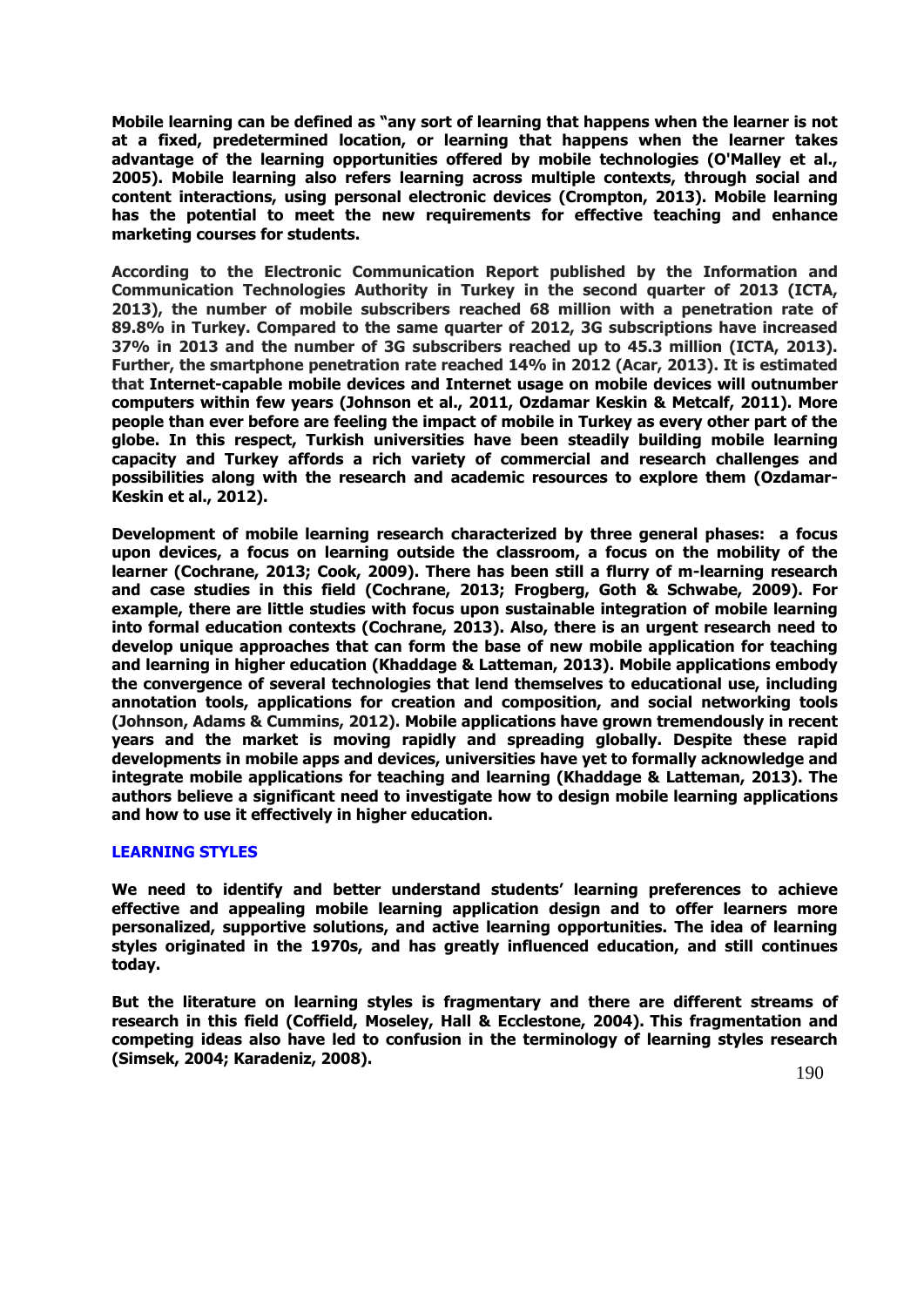**The term "learning styles" refers to the view that different people learn information in different ways. In other words, it refers to the concept that individuals differ in regard to what mode of instruction or study is most effective for them (Pashler, McDaniel, Rohrer & Bjork, 2008, p.105). There are a number of different learning style models in the literature. Some of most popular learning-style schemes include the Dunn and Dunn learning-styles, 1974 (environment, emotionality, sociological preferences, physiological characteristics, psychological process inclinations), Kolb's Learning Styles Model, 1976 (concrete experience, reflective observation, abstract conceptualization, and active experimentation), Felder and Silverman Learning Style Theory, 1988 (sensing learners or intuitive learners, visual learners or verbal learners, active learners or reflective learners, sequential learners or global learners).** 

**Curry (1983) is one of the most cited literature reviews of the psychometric qualities of different learning styles instruments. Curry (1983) categorized different research approaches in three layers. These were: 'instructional preferences', 'information processing style' and 'cognitive style'. Instructional preference refers to the individuals' choice or environment in which to learn. The second level of the learning style onion was called Information Processing Style. This is conceived of as the individual's intellectual approach to assimilating information following the information-processing model. The third and innermost layer is Cognitive Personality Style. This is defined as the individual's approach to adapting and assimilating information; but this adaptation does not interact directly with the environment, rather this is an underlying and relatively permanent personality dimension (Curry, 1983). Hunt, Eagle and Kitchen (2004), chose a "slice of the onion" approach, taking from each layer a selection of learning characteristics to create a more holistic picture of the student's learning behavior. They have called this mix of aptitudes, styles, and approaches as learning orientations.** 

**In this study, we have chosen some parts of this learning orientation questionnaire constituting both cognitive and information processing styles that will utilize our research objectives and clarified them according to Fleming and Mills's VARK Model and Grasha and Reichmann's Learning Style Model.** 

**Fleming and Mills's VARK Model (1992) refers four learning style dimension [\(http://www.vark-learn.com/english/page.asp?p=categories\)](http://www.vark-learn.com/english/page.asp?p=categories).** 

- **Visual learning style: This preference includes the depiction of information in maps, diagrams, charts, graphs, flow charts, labeled diagrams, and all the symbolic arrows, circles, hierarchies and other devices, that people use to represent what could have been presented in words.**
- **Auditory learning style: This perceptual mode describes a preference for information that is "heard or spoken."**
- **Reading-writing learning style: This preference is for information displayed as words. Learning materials that are primarily text-based are strongly preferred by these learners.**
- **Kinesthetic learning style: This modality refers to the perceptual preference related to the use of experience and practice (simulated or real).**

**Grasha and Reichmann's Learning Style Model (1996) moves from learning styles to learning approaches, strategies, orientations and conceptions of learning (Coffield et all, 2004) and classifies learning styles by three dimensions and six learning styles [\(http://academic.cuesta.edu/wholehealth/disted/about\\_styles.htm\)](http://academic.cuesta.edu/wholehealth/disted/about_styles.htm).**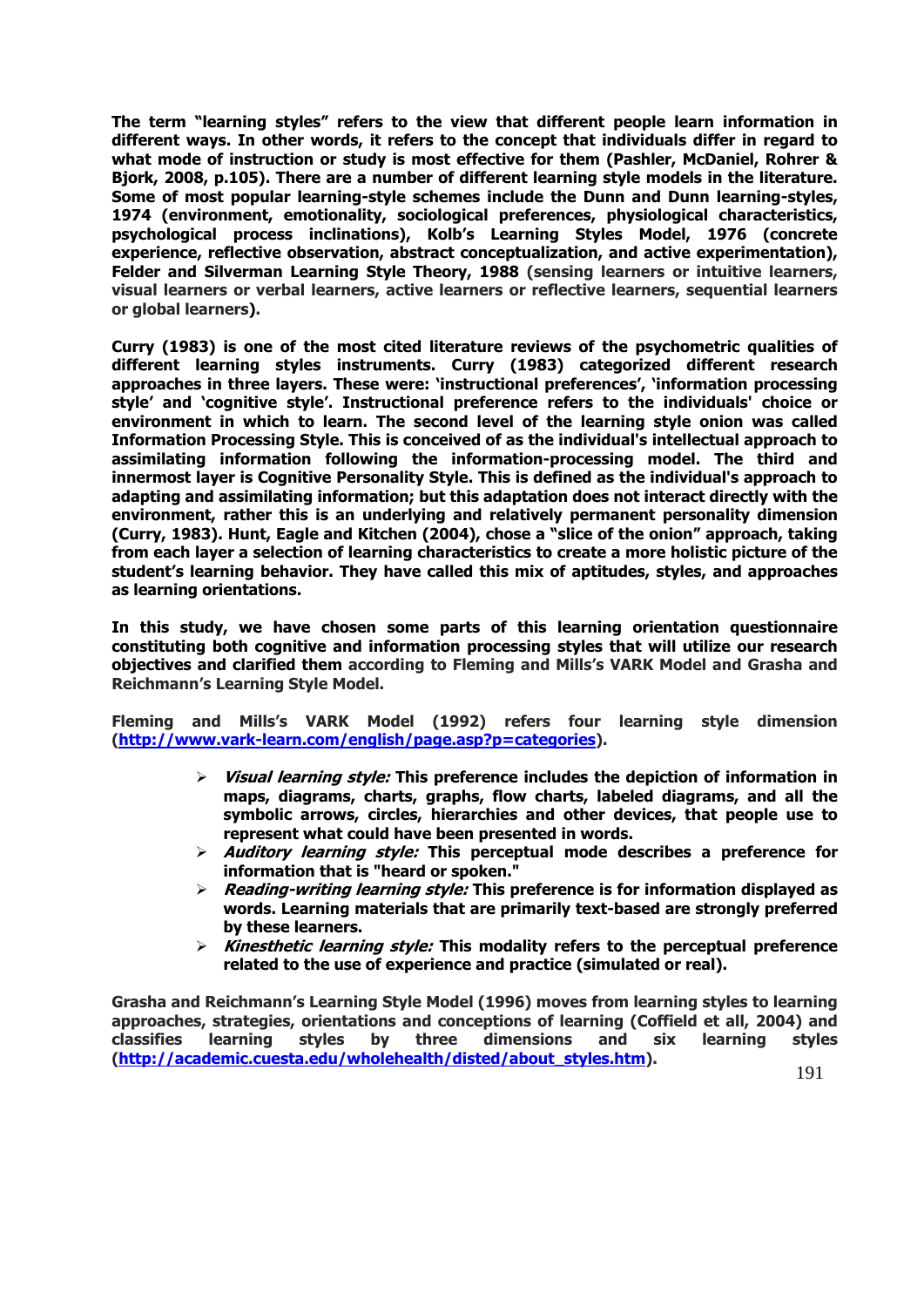- **Avoidant or Participant Learning styles: Avoidant students are not enthusiastic about learning content and attending class. They are slow to participate with students and teachers in the classroom. They are uninterested and often overwhelmed by what goes on in class. On the other hand, participant students enjoy going to class and take part in as much of the course activities as possible. They are typically eager to do as much as they required and optional course requirements as they can.**
- **Competitive or Collaborative learning styles: Competitive students who learn material in order to perform better than others in the class, and believe they must compete with other students in a course for the rewards that are offered. On the other hand, collaborative students enjoy working harmoniously with their peers. They can learn by sharing ideas and talents.**
- **Dependent or independent learning styles: Dependent students show little intellectual curiosity and who learn only what is required. View teacher and peers as sources of structure and support and look to authority figures for specific guidelines on what to do. On the other hand, independent student who like to think for themselves and are confident in their learning abilities. They prefer to learn the content that they feel is important and would prefer to work alone on course projects that with other students.**

**There are a few studies that have concentrated on matching styles with mobile technologies to enhance students' learning experiences although mobile learning has potential for providing a mechanism where each learner will have their own individualised learning process (Kinshuk, 2004; Yau & Joy, 2006). In the mobile learning literature, there are some models and maps for mobile learning environments based different learning styles models. For example, Yau and Joy (2006) have suggested the Dunn and Dunn Learning style model as the most appropriate learning style model for mobile learning environment, Kinshuk (2004) presented a content model for multi-platform environment based on Filder and Silverman Learning Style theory and also Shariffudin, Julia-Guan, Mislan and Lee (2012) developed a mobile learning environment model for distance education students' different learning preferences based on Myers-Briggs type indicator.** 

**However, there is a gap in mobile learning research on how learning styles can be incorporated into different learning scenarios facilitated by mobile devices. Educators rethink how learning happens and how specific learning needs and styles are expanded and enabled with mobile devices (Shariffudin et all, 2012).**

## **METHODOLOGY**

**An explanatory mixed methods study design (also called a two-phase model) was used in which data was collected in two phases sequentially. The explanatory mixed methods design consists of first collecting quantitative data and then collecting qualitative data to help explain or elaborate on the quantitative results (Creswell, 2008).** 

**Thus, a questionnaire was conducted with 168 business school students from Anadolu University that took the Principles of Marketing course in the summer term of 2012 in the first phase of the study.** 

192 **The questionnaire was developed with 16 items designed to measure students' learning orientations mainly referred from the research of Hunt, Eagle and Kitchen (2004). A fourpoint Likert Scale with strongly agree; agree; disagree; and strongly disagree, was used for the main items.**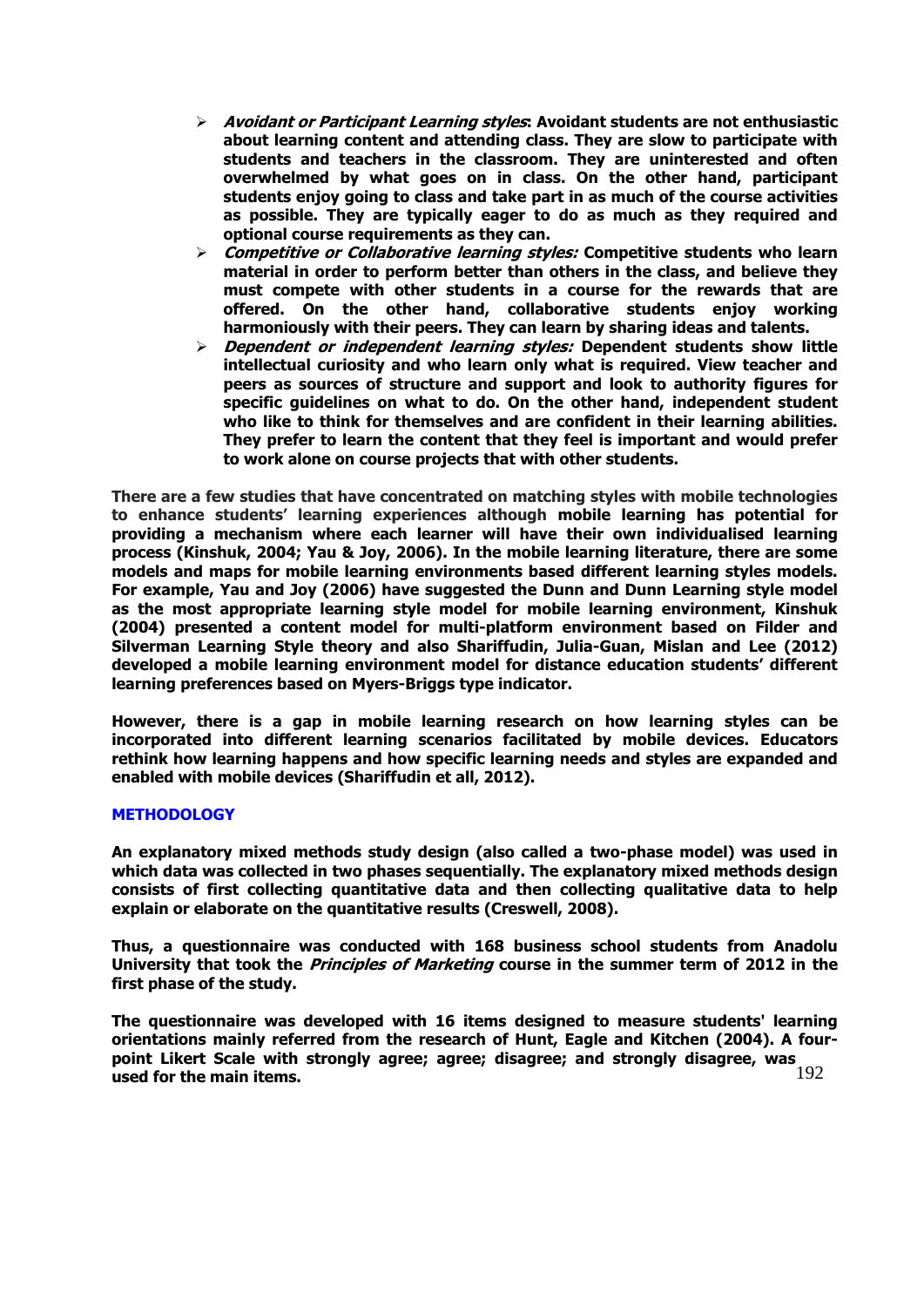| Characteristic      | $\frac{0}{0}$ | Characteristic                       | $\frac{0}{0}$ |
|---------------------|---------------|--------------------------------------|---------------|
| Sex                 |               | <b>Department</b>                    |               |
| <b>Male</b>         | 51            | <b>Department of Public Finanace</b> |               |
| <b>Female</b><br>49 |               | <b>Department of Economics</b>       | 4             |
|                     |               | <b>Department of Business</b>        | 88            |
| Age                 |               | <b>Administration Other</b>          | 5             |
| 18-20               | 10            | Grade                                |               |
| $21 - 25$           | 88            | <b>First year</b>                    |               |
| $26 - 35$           | 2             | Second year                          | 17            |
|                     |               | Third year                           | 34            |
|                     |               | <b>Fourth year</b>                   | 40            |
|                     |               | More than four vars                  |               |

**Table: 1 Demographic Characteristics of the Participants (N=168)**

**Respondents of the survey were undergraduate students (85 men and 83 women), ages ranging from 18-26 from different departments (Business Administration, Economics and Public Finance).** 

**The demographic characteristics of the participants are shown in Table 1. The data of this study was gathered using a paper and pencil data collection method. The Learning Orientations (16) measures were then subject to exploratory principal components analysis (PCA). An orthogonal rotation with varimax was chosen. Following the results of the factor loadings, means, standard deviations, and Cronbach's alpha were computed for each factor (See Table 2).**

**In the second phase of the study, semi-structured in-depth interviews were conducted to better understand their learning preferences on marketing courses and explore views of students on different characteristics of the mobile application such as level of interactivity, relationship to real world experience, amount of time involved, level of personal importance or relevance, interaction with the instructor, organization of knowledge, and feedback on performance while learning. Interviews were conducted with 9 undergraduate students at Anadolu University.** 

**All participants were business majors and taking the Principles of Marketing course, 4 female and 5 male, ranging in age from 20 to 25.** 

**A semi-structured interview format was followed in the conducting of the interviews and discussion was focused on four themes: their learning orientations/preferences in marketing courses, presentation of the content/knowledge in mobile applications, which digital tools can be embedded and finally what motivates them to use this kind of mobile application. All interviews conducted face-to-face were recorded with the permission of the students and subsequently transcribed.** 

**A coding process was employed that combined deductive and inductive components. The deductive component consisted of coding the interview data using the factors identified from the factor analysis and literature review. The inductive component consisted of coding the data for emergent themes.** 

**Then all the codes were re-categorized under major themes and the relationships between these themes were examined. QSR NVivo8 was used in the qualitative data analysis.**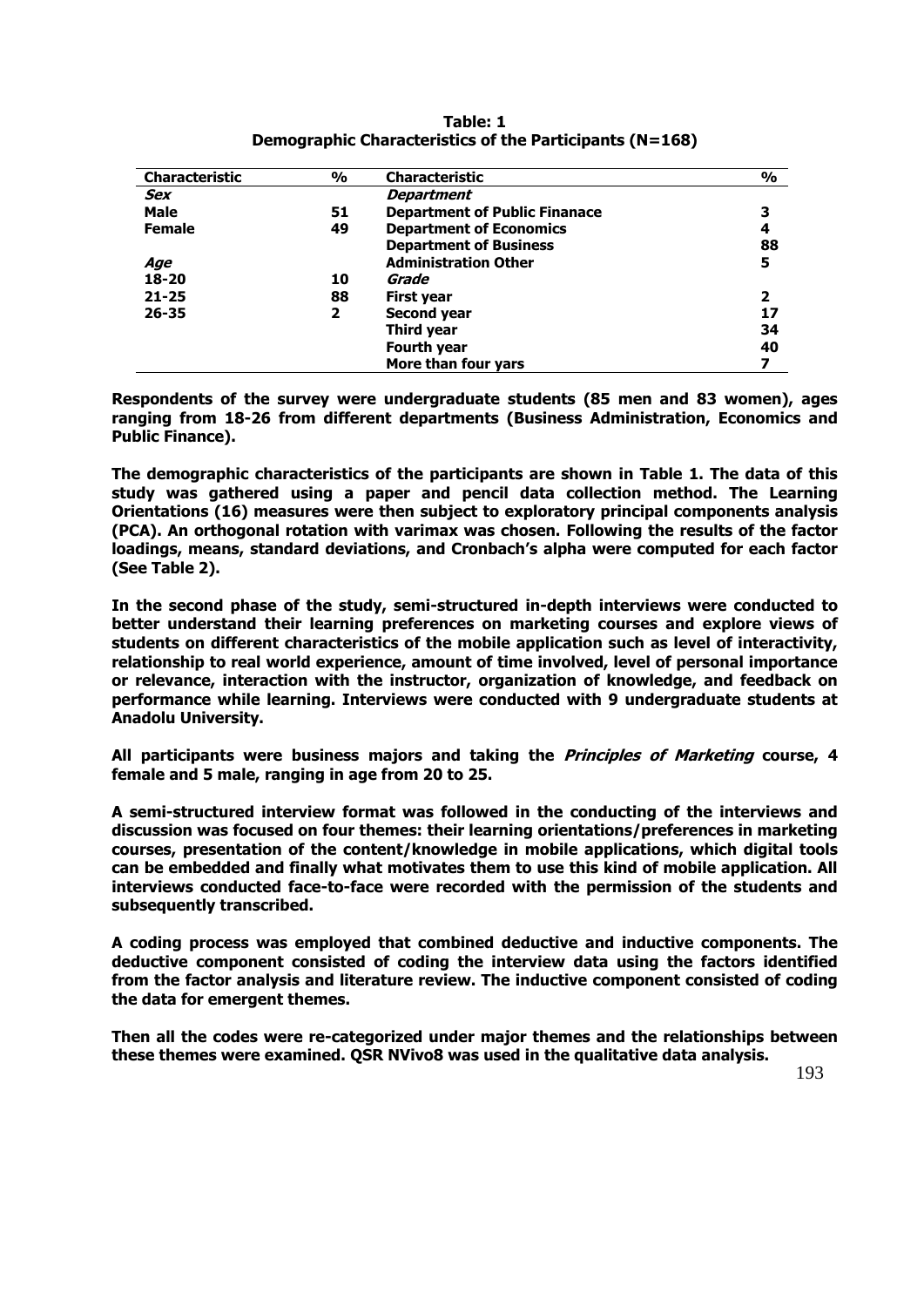# **RESEARCH FINDINGS AND DISCUSSIONS**

#### **Learning Styles**

**'The learning orientation questionnaire' (Hunt, Eagle and Kitchen, 2004) produced five factors based on the factor analysis with eigenvalues greater than 1.0, explaining 57% of the variance (see Table 2).** 

|                                                                                                                                                          |      |           | <b>Factors</b>          |                         |                        |                       |                        |
|----------------------------------------------------------------------------------------------------------------------------------------------------------|------|-----------|-------------------------|-------------------------|------------------------|-----------------------|------------------------|
| <b>Items</b>                                                                                                                                             | м    | <b>SD</b> | 1                       | 2                       | 3                      | 4                     | 5                      |
| <b>Visual learning style</b>                                                                                                                             |      |           |                         |                         |                        |                       |                        |
| I prefer to get new information<br>pictures, diagrams, graphs, or<br>maps rather than written or<br>spoken information.<br>I remember best when I see in | 2,83 | ,81       | ,775                    |                         |                        |                       |                        |
| pictures or graphs rather than<br>what I hear or read.                                                                                                   | 2,89 | ,79       | ,766                    |                         |                        |                       |                        |
| I like using games and<br>simulations in learning.<br>I make simple charts, diagrams,                                                                    | 2,94 | ,80       | ,652                    |                         |                        |                       |                        |
| or tables to summarize material 2,79<br>in my course.                                                                                                    |      | ,77       | ,651                    |                         |                        |                       |                        |
| <b>Auditory learning style</b><br>I prefer listening to reading.<br>I understand better if someone                                                       | 2,70 | ,83       |                         | ,755                    |                        |                       |                        |
| explains it rather than reading<br>about it.                                                                                                             | 2,82 | ,86       |                         | ,707                    |                        |                       |                        |
| I remember best what I hear<br>rather than what I see.<br>I prefer listening to the lecturer                                                             | 2,40 | ,81       |                         | ,669                    |                        |                       |                        |
| more than reading the study<br>quide.                                                                                                                    | 3,02 | ,82       |                         | ,632                    |                        |                       |                        |
| <b>Dependent learning style</b>                                                                                                                          |      |           |                         |                         |                        |                       |                        |
| I prefer working face to face.                                                                                                                           | 3,13 | ,74       |                         |                         | ,815                   |                       |                        |
| I prefer working with an expert. 3,28<br><b>Collaborative learning style</b>                                                                             |      | ,72       |                         |                         | ,797                   |                       |                        |
| I prefer working in a team or wi<br>a partner.                                                                                                           | 2,79 | ,83       |                         |                         |                        | ,738                  |                        |
| I prefer working independently. 2,74                                                                                                                     |      | ,83       |                         |                         |                        | ,720                  |                        |
| I watch and learn from other<br>people.                                                                                                                  | 2,69 | ,79       |                         |                         |                        | ,538                  |                        |
| I prefer to collaborate on line.<br>Reading & writing learning style<br>I find a written version of the ke                                               | 2,52 | ,81       |                         |                         |                        | ,452                  |                        |
| points of a lecture much more<br>useful than a diagram or oral<br>summary.                                                                               | 2,99 | ,82       |                         |                         |                        |                       | ,726                   |
| I remember best what is writter<br>rather than what is spoken.                                                                                           | 2,66 | ,88       |                         |                         |                        |                       | ,589                   |
| <b>Eigenvalue</b><br><b>Variance Explained (%)</b><br><b>Cronbach Alfa</b>                                                                               |      |           | 3,722<br>23,263<br>,716 | 1,788<br>11,173<br>,714 | 1,383<br>8,645<br>,732 | 1,286<br>8,039<br>512 | 1,033<br>6,455<br>,347 |

**Table: 2 Factor Loadings (Principal Components, Varimax Rotation) of Learning Orientation Questionaire (N=168)**

**"I prefer working independently" is a reverse coded item.**

194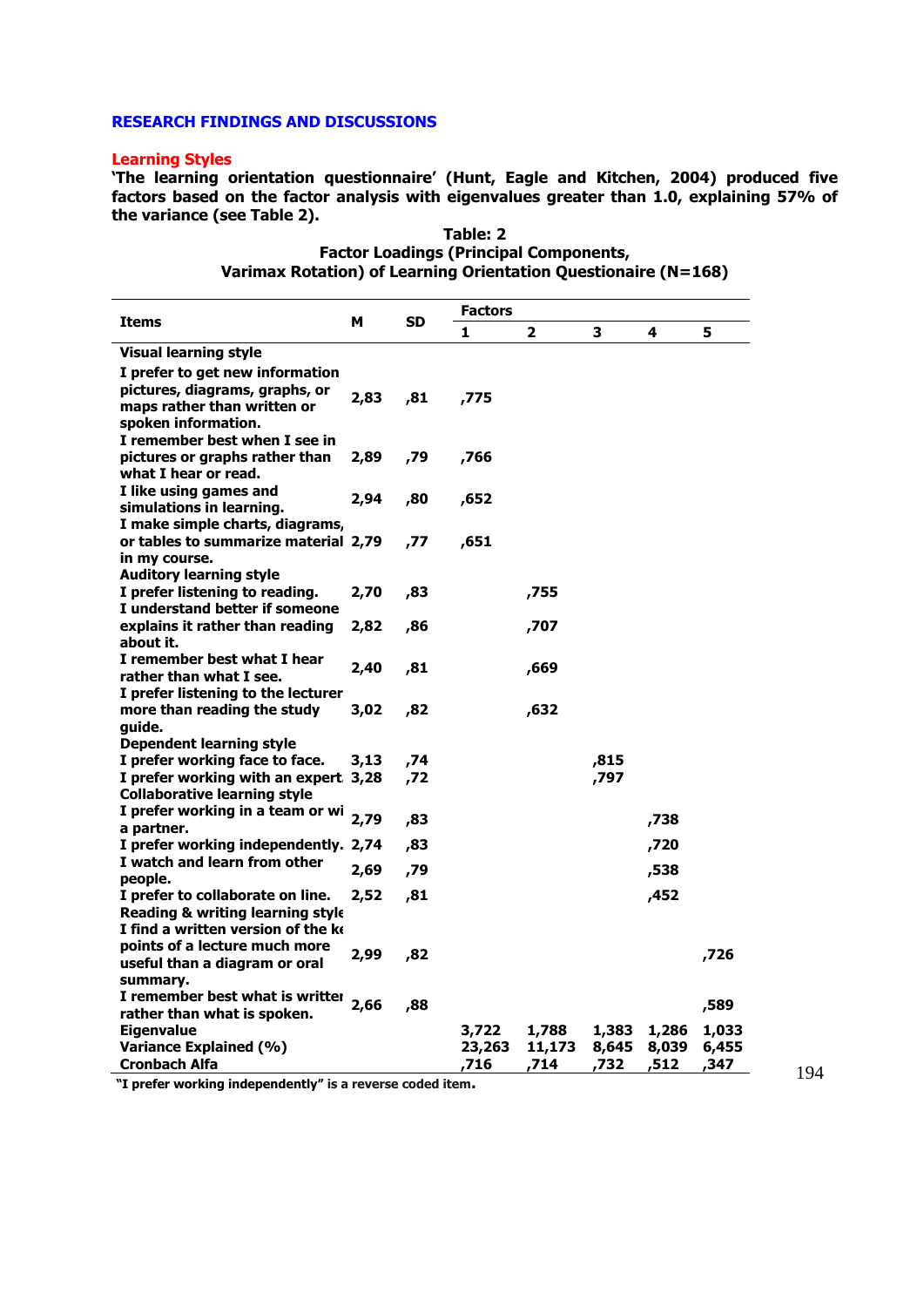**Factor 1, visual learning style comprises four items that measure the preference of using diagrams and pictures when getting new information. These students prefer visual format than either written or spoken information (Fleming and Mills, 1992; Hunt, Eagle and Kitchen, 2004). Learners who have a high visual preference are more proficient at decoding information that is imaged-based, for example pictures, diagrams and charts (Jeffrey, 2009). The eigenvalue is 3,72 and the factor explains 23% of the total variance.**

**The key items in this factor are "using games and simulations in learning (M=2,94 and SD=0,80)" and "remembering best when using pictures or graphs (M=2,89 and SD=0,79)". This finding is supported by the study of Baldwin and Sabry (2003) that found a stronger preference for visual learning (82%) than verbal (18%) amongst students. Factor 2, auditory learning style, comprises four items that measure the preference of listening the lecturer than read about them in study guides or textbooks (Fleming and Mills, 1992; Hunt, Eagle and Kitchen, 2004), (eigenvalue=1,78, variance explained=11%).** 

**Verbal (via auditory working memory) and visual information (processes via the visual memory) is processed in different parts of the working memory (Jeffrey, 2009). Thus, auditory learning style requires different skills and abilities. Dependent learning style was the third factor identified (eigenvalue = 1,38, variance explained = 8%) and consists of two items that measure the preference of studying face-to-face and with an expert. In this style students understand education to be about finding the "right answer" and this information is seen to be held by the lecturer (Grasha and Reichmann, 1996; Hunt, Eagle and Kitchen, 2004). The mean for these items was high (M=3,13 and 3,28), suggesting that these represented important preferences obtained by students. As Sadler-Smith and Riding (1999) study, traditional teaching modes do little to prepare students for independence, and most of the students have shown a preference for traditional teaching modes.**

**Factor 4, collaborative learning style (eigenvalue = 1.28, variance explained = 8%), includes four items that measure the preference of working collaboratively rather than alone (Grasha and Reichmann, 1996). Reading-writing learning style was the fifth and the last factor (eigenvalue = 1.03, variance explained =6%) and encompasses two items that measure the students' preference of written materials than diagrams or what is spoken (Fleming and Mills, 1992). Relatively few students prefer written materials in their learning orientations. In fact, Jeffrey (2009) argues that images and text are both decoded in the visual working memory but require different processing strategies. Thus, differences in the ability of students to use these strategies may account for different preferences for text or images. Also, poor readers struggle to extract meaning and information from written materials.**

# **Findings from Interviews**

**We identified three major themes according to the preferences and opinions of the students on the design of a mobile application on marketing education. These were** 

- **learning styles,**
- **content and**
- **tools. Figure: 1 illustrates the scope of each theme and also how these four themes are related to each other.**

**Learning styles refer to the students' learning orientations/preferences and preferred mode of teaching. Four sub-categories composed learning styles theme: participant, visual, dependent, and competitive.**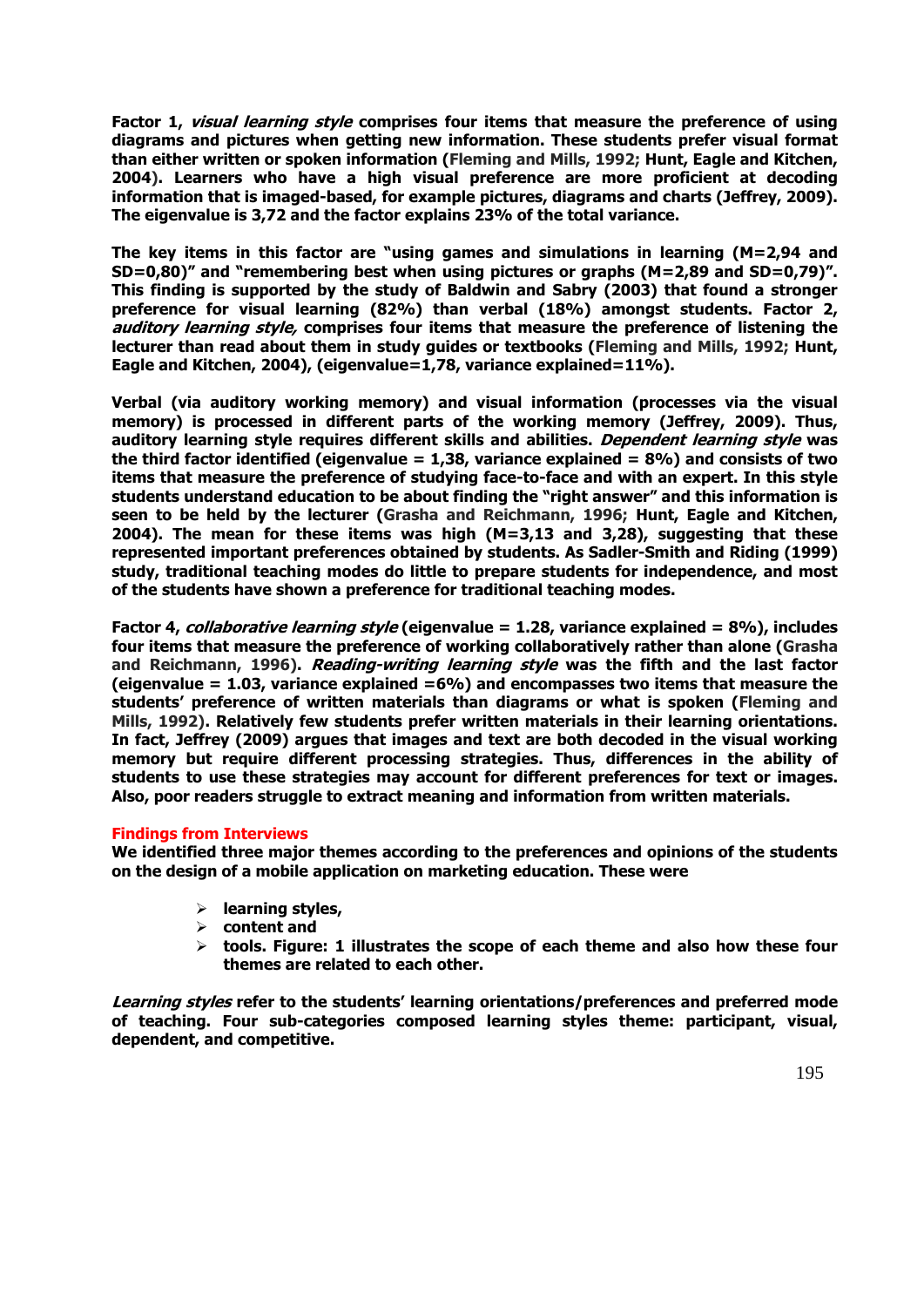**Participant learning style refers to the students' active participation in the learning process and learning by experiences (Grasha and Reichmann, 1996). Students mentioned that they remember better from their experiences and enjoy being active much more. We also asked students how we could add participation in this application. Three recommendations were brought.** 

**Tasks, games and contest were seen to enhance their experience and also participation. They offered that some tasks related to the course could be given to the students. These tasks may contain finding something (a brand, product, a retail store, etc.) that answers a question or engages in an activity or facility such as visiting a retail store and narrating the story of this visit taking into account the sales course.** 

**They indicated that these kinds of experiences allow them both to have fun as well as learn. The other two recommendations were related to game-based learning. Students' quests for fun in all areas of life also make them seek "entertainment" in education. Thus, they think that games especially simulations and puzzles or contests may enhance their education experience and participation in the courses.** 

**According to VARK Model, visual learning style refers learning more easily with diagrams and pictures. Students mentioned that visual presentation of knowledge help them better understand new information and also make learning process less tedious. Long texts either intimidate or get bored of them. Mostly they prefer visual educational aids as they make it easier to remember new information.** 

**All of the students prefer an organized and well-structured course. These students want clear guidelines and transparency in the process. They need to be guided. They are not selfdirected learners.** 

**Thus, we can say that they have a dependent learning style. Dependent learning refers to an expert guided course preference. Students who prefer dependent learning think that education is finding the "right answer" and this information is seen to be held by the lecturer (Grasha and Reichmann, 1996; Hunt, Eagle and Kitchen, 2004). The education system in Turkey is mostly based on test-based exams and our students unfortunately do not need to explore alternative views. In accordance with the results of our survey, our participants think that dependent learning is the best way to learn new information. They said that when they go on the Internet, because of information pollution, it is hard to find the right answers. However, working with an expert in a dependent learning setting, it is both reliable, time saving and easy way to find the right information. These findings support the findings of Sadler-Smith and Riding (1999) and Knowles (1990).** 

**In addition, reaching an expert when needed is also an important issue for our participants. Finally we asked about their opinions on team work. But they have indicated that they would rather work alone. This finding may also be related to competitive learning style as most of our participants believe they must compete with other students in a course for the rewards that are offered (Grasha and Reichmann, 1996).** 

**Videos are mentioned by most of our participants as a way of presenting the content. Most of them are also using their smartphones for watching videos, especially from YouTube and TED Videos. We asked them who should present the content in the video; a lecturer or an expert/professional from the industry.**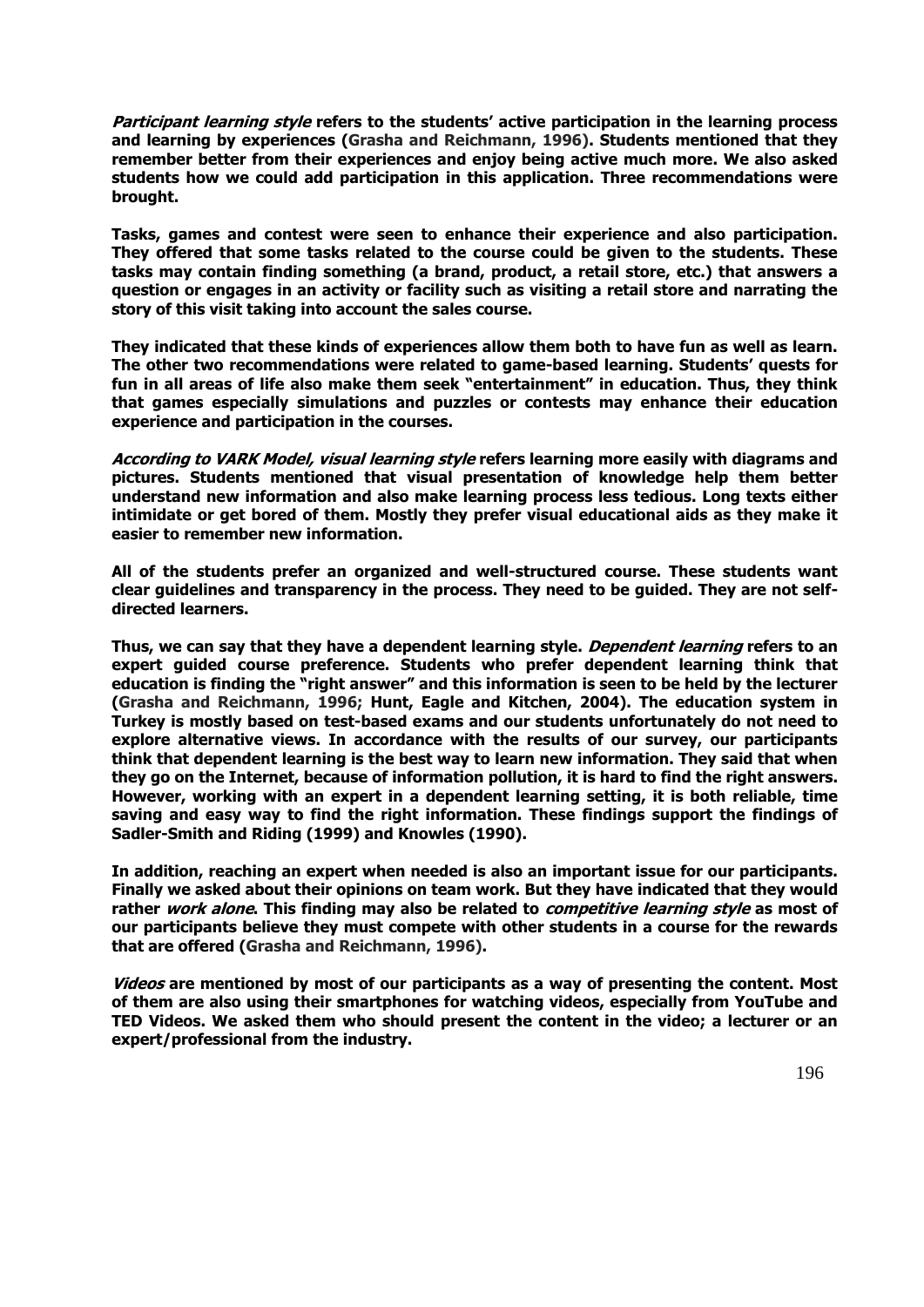**In accordance with their dependent learning preference, they indicated that a lecturer video is a must; however expert videos can also be added but not necessarily. They also mentioned that videos should not exceed 15-20 minutes as it is hard to download and also they ran out of patience.**



**Figure: 1 Preferences in mobile learning**

197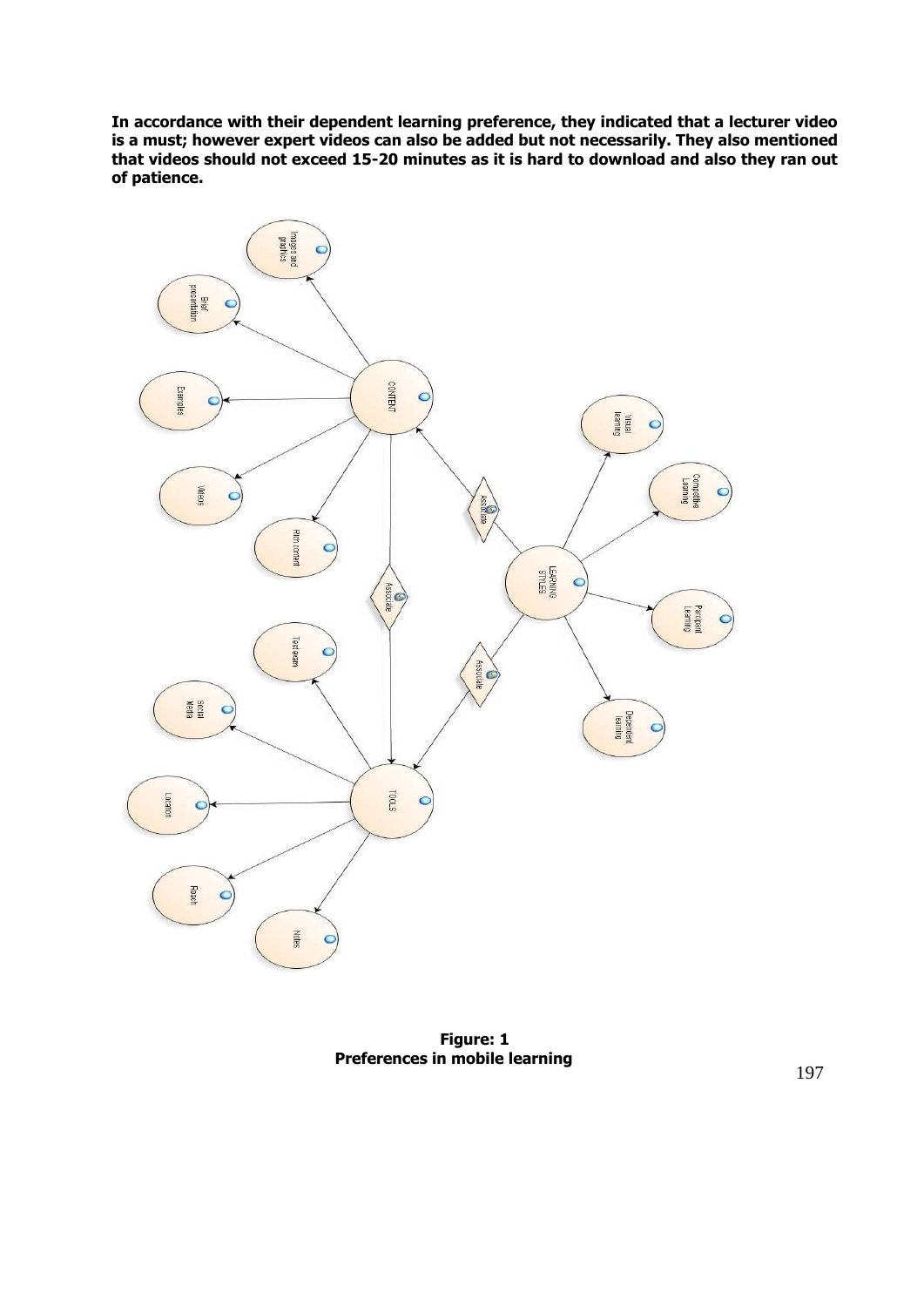**All of the participants mentioned the importance of examples in their learning process. They indicated that they better understand and remember the concepts when they are related to an example. Thus, they think that the content in the application should contain examples from the industry.** 

**Finally, they demand rich content in the application. We asked them what kind of resources they mostly request. Both academic and informal resources were mentioned such as articles, e-books, blogs, web sites, etc. They expressed that the content should be up-to-date, diverse and entertaining.** 

**The third theme explored from the interviews was the digital tools that can be embedded to the mobile marketing application. All the participants agreed among the use of social media in the application. Facebook was the number one social media platform mentioned by the participants, as it is the most common among the students. Even they suggested that the tasks that will be assigned in the application should be related to Facebook in some way. They indicated that the application could be more interactive this way.** 

**Another tool mentioned by our participants was a "test exam." Some of the participants thought that these exams can be used as a contest in the application and this could be fun. On the other hand, some of them said that these exams could give feedback about their learning and will increase their motivation.** 

**They also mentioned a tool for reaching the instructor/lecturer is critical. One of the participants told that he e-mails many of his lecturers but none of them responded. He said "to be considered is very important for me in my learning process" and this kind of a tool may guarantee the lecturer will respond. Location tools are also mentioned but the participants could not relate how it will enhance their learning experience. At last one of the participants suggested a notes page that can be added to the application to take notes when using the application.** 

**All the themes shown in Figure: 1 are quite relevant with each other. The learning styles of the students directly affect both their preferences on the presentation of the content and the tools they require in the application. The content preferences also affect their tool requirements.** 

## **Motives for The Use of A Mobile Application in Marketing Education**

**We asked our participants what motivates them to use this kind of a mobile application (See Figure 2).** 

**Different themes emerged from the interviews. Up-to-dateness was the most highlighted element. Our participants indicated that if the application updates frequently, they would use this application more often.** 

**We asked how could we keep our application up to date? They suggest adding social media tools such as Facebook or Twitter, and a place to highlight industry news related to marketing.** 

**Another theme frequently repeated by our participants was interactivity. Our participants emphasized two kinds of interactivity; one is human to human interactions as they would like to communicate or interact with the other students that use the application.**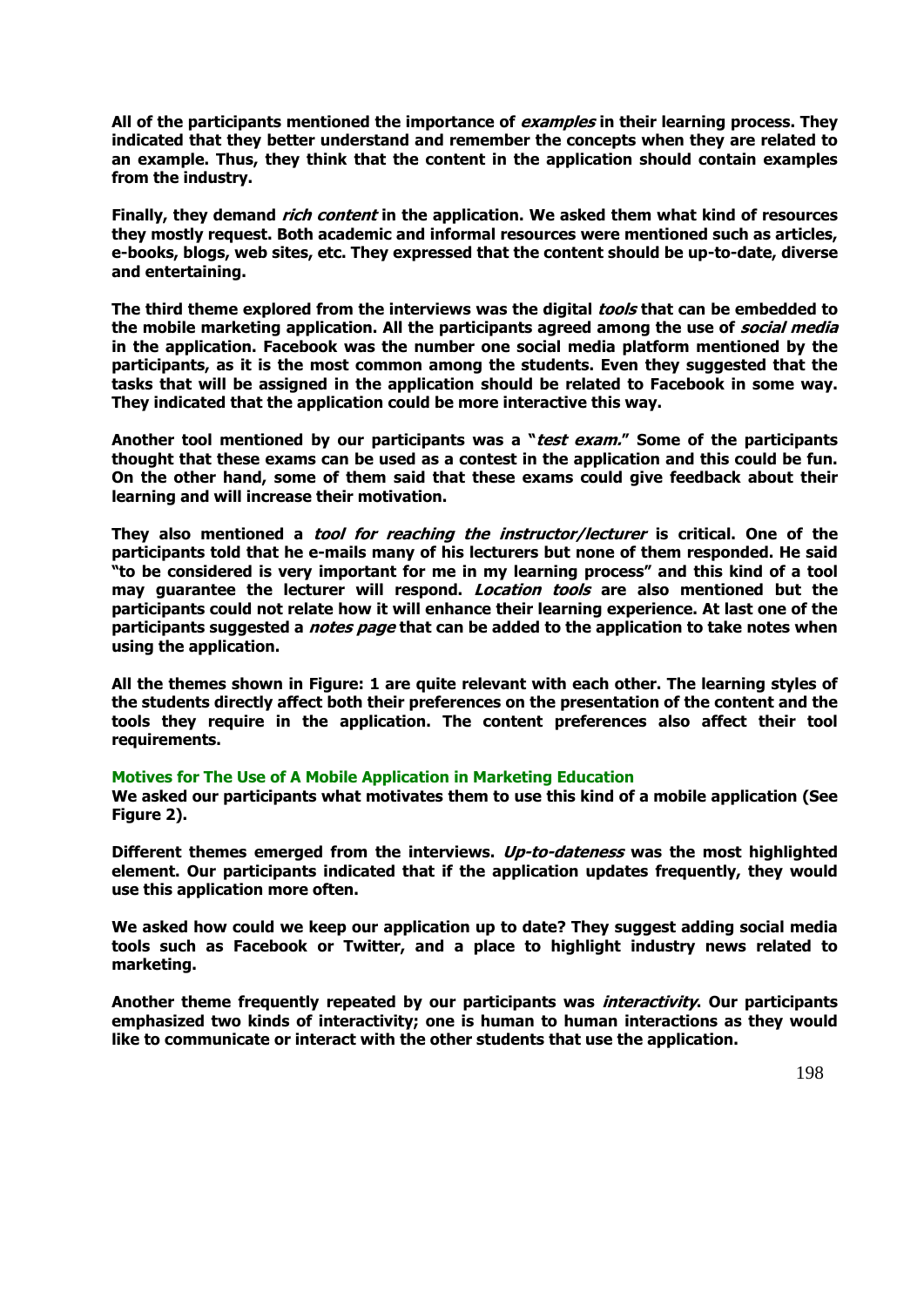**The second interactivity type is human to artifact communication such as they would like to receive content in different forms such as text, audio, video, pictures, graphics, etc.**



**Figure: 2 Motives for the use of a mobile application in marketing education**

**Our participants emphasized that monotony of the application will alienate them from using this kind of an application and suggested adding rich content to avoid monotony.** 

**Thus, each time they could look at different parts of the content and learn new things about the subject. Entertainment was another element mentioned nearly by each of our participants. They think that up-to-dateness and dynamic application are important aspects but these features do not guarantee fun for them.** 

**Thus, they persistently express that the application should contain some tools for entertainment such as contests, funny examples or photos, and games. Social media is also seen as a tool for entertainment. Some of our participants indicated that the probability of winning a prize (such as a prize competition) or to be rewarded (getting an extra grade from their course) could enhance their motivation to use this application. Moreover; they pointed out that the usage would increase if the application becomes a mandatory implementation in the course. Two of our participants mentioned curiosity. They indicated that it must be intriguing for them to use the application; however they cannot define how curiosity could be added.**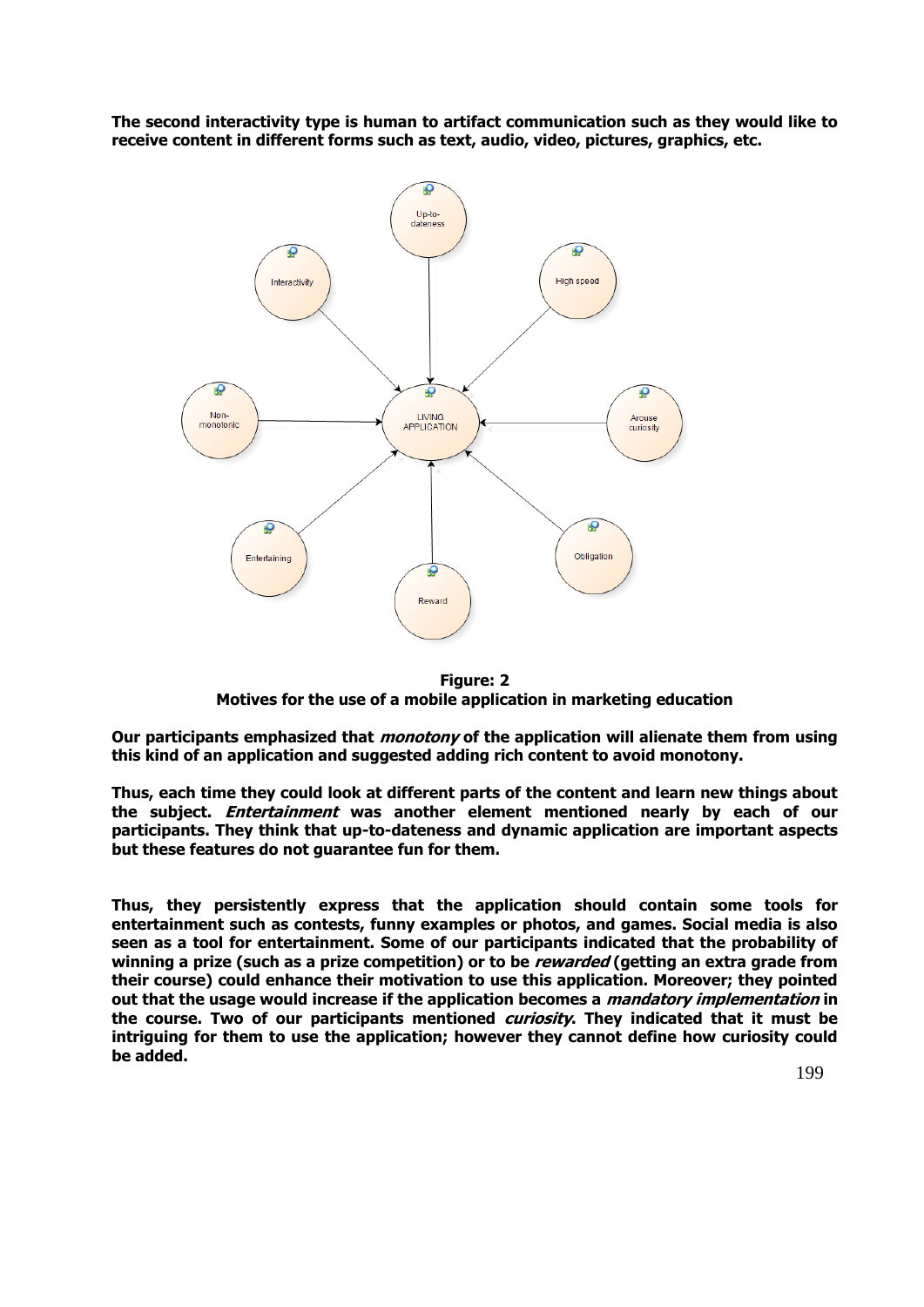**At last, speed was found as an inhibitory factor for usage because most of our participants remarked their concern about slow running applications. Nowadays, no one can stand waiting. Thus, the download and usage speeds are very important factors for the use of the application. All the concepts mentioned above such as non-monotonic, up-to-date, entertaining, intriguing refer to a living application. In sum, they would like a "living educational and entertainment application" that is dynamic, interactive, with an information flow that is continuous, fed from different recourses like social media platforms and stimulating the students with new updates.** 

# **CONCLUSIONS**

**This study is limited with three themes including learning styles, content and tools for mobile marketing education design, and six motives which include up-to-dateness, high speed, arousing curiosity, obligation, reward, entertaining, dynamic, interactivity for the use of a mobile application in marketing education. All the findings were interpreted simultaneously and as mentioned earlier, the results were used in the implementation stage of the marketing education application named Marketing Genius. Based on the findings the design related implementations were summarized below:**

> **To keep all the pages simple and brief, the content is presented in modules. For now, only one module is uploaded in the application named "What is marketing?". Written materials are selected as the baseline for our module. But, to avoid long texts the content of the module is also divided into topics such as "marketing definitions, marketing process, needs and wants, exchange etc." and all the topics in the module are presented briefly (less than 1 page for each topic). By this way students will be able to focus on whatever topic they want to. Moreover they can take a break at the end of each topic or module and than go back to study. In Figure 3, sample screen views from the application were shown.**



## **Figure: 3**

**Sample screen views from the application "Marketing Genius"**

 **In accordance with the students' preference on visual learning style, we add images for each topic and at the end we used a graphic to summarize all the topics in the module. We tried to select funny images to get the attention of the students. In addition, videos are prepared for each topic in the module. Three different lecturers gave information about some concepts related to the topics in the module.** 

200

 **In accordance with the students' preference on auditory learning style, each page has an audio version of its content. If the student does not want or have a chance to read the text, he/she could listen to the audio recording.**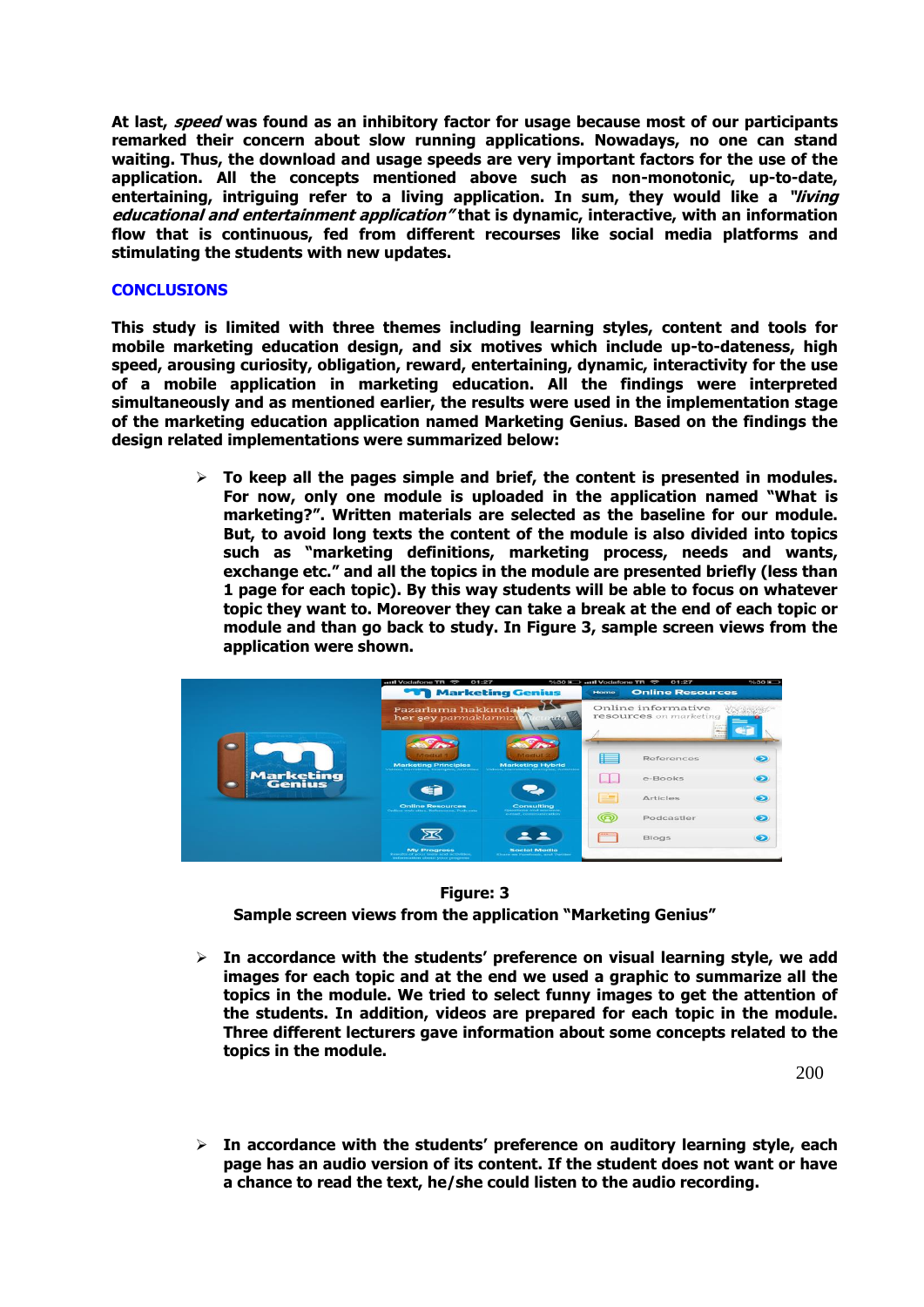- **Sample cases and images are found to give an example of some topics and concepts. Sample case stories are also available as an audio version.**
- **In accordance with their request to gain experience through their learning process, some tasks are assigned in some topics for participant and competitive learners. These tasks comprise finding a brand name, taking photos and giving some examples related to the topic. These tasks also contribute to their quest for fun.**
- **"Consulting" tool on the main page (see Figure 3) allows students especially dependent learners to reach their lecturer any time they want. With a link given in each page of the module, this tool can also be reached when student is working on a module.**
- **A 10-question test exam is added to the application for self-assessment.**
- **The online resources tool includes links of e-books, articles, podcasts and blogs related to the topics. This tool provides accessibility to a wide range of digital content.**
- **The social media tool enables students especially having collaborative learning style to reach the social media pages of the application (Marketing Genus Facebook and Twitter pages). These pages intend to enhance interactivity and entertainment in the application.**
- **Finally, "My Progress" is a follow-up tool that students can monitor both the content and their own learning process (for example, which parts/topics of the module is completed or how many questions the student answered correctly etc.)**

| Design features of the<br>application | <b>Learning Styles</b>          | <b>Presentation of Content</b> | <b>Motives</b>                     |
|---------------------------------------|---------------------------------|--------------------------------|------------------------------------|
| <b>Text based modules</b>             | <b>Reading-writing</b>          | <b>Brief content</b>           | Non-monotonic                      |
| Separate topic pages und              | learning style                  |                                | <b>High speed</b>                  |
| modules                               | <b>Dependent</b>                |                                |                                    |
| <b>Short texts</b>                    | learning style                  |                                |                                    |
| <b>Images</b>                         | <b>Visual learning style</b>    | Images, graphics and           | <b>Entertainment Interactivity</b> |
| <b>Graphics</b>                       |                                 | videos                         |                                    |
| <b>Videos</b>                         |                                 |                                |                                    |
| <b>Audio records</b>                  | <b>Auditory learning style</b>  | <b>Brief content</b>           | Non-monotonic High speed           |
| <b>Examples</b>                       | <b>Participant I</b>            | <b>Examples</b>                | <b>Up-to-dateness</b>              |
| Sample cases and images earning style |                                 |                                | Non-monotonic                      |
|                                       |                                 |                                | <b>Entertainment</b>               |
| <b>Assignments</b>                    | <b>Participant</b>              | <b>Examples</b>                | <b>Interactivity</b>               |
|                                       | learning style                  |                                | Non-monotonic                      |
|                                       | <b>Competitive</b>              |                                | <b>Entertainment</b>               |
|                                       | learning style                  |                                | <b>Reward</b>                      |
|                                       |                                 |                                | <b>Arouse curiosity</b>            |
| <b>Consulting</b>                     | <b>Dependent learning style</b> | $\blacksquare$                 | <b>Interactivity</b>               |
| <b>Test-exam</b>                      | <b>Competitive</b>              |                                | <b>Interactivity</b>               |
|                                       | learning style                  |                                | Reward                             |
| <b>Online resources</b>               | <b>Participant</b>              | <b>Rich content</b>            | Up-to-dateness                     |
|                                       |                                 |                                | <b>Arouse curiosity</b>            |
|                                       | learning style                  |                                | <b>Entertainment</b>               |
| Social media                          | <b>Participant</b>              | <b>Rich content</b>            | <b>Interactivity</b>               |
|                                       | learning style                  |                                | <b>Entertainment</b>               |
| My-progress                           | <b>Competitive</b>              |                                | Reward                             |
|                                       | learning style                  |                                |                                    |

# **Table: 3**

**Mobile Learning Preferences and Design Features of the Application**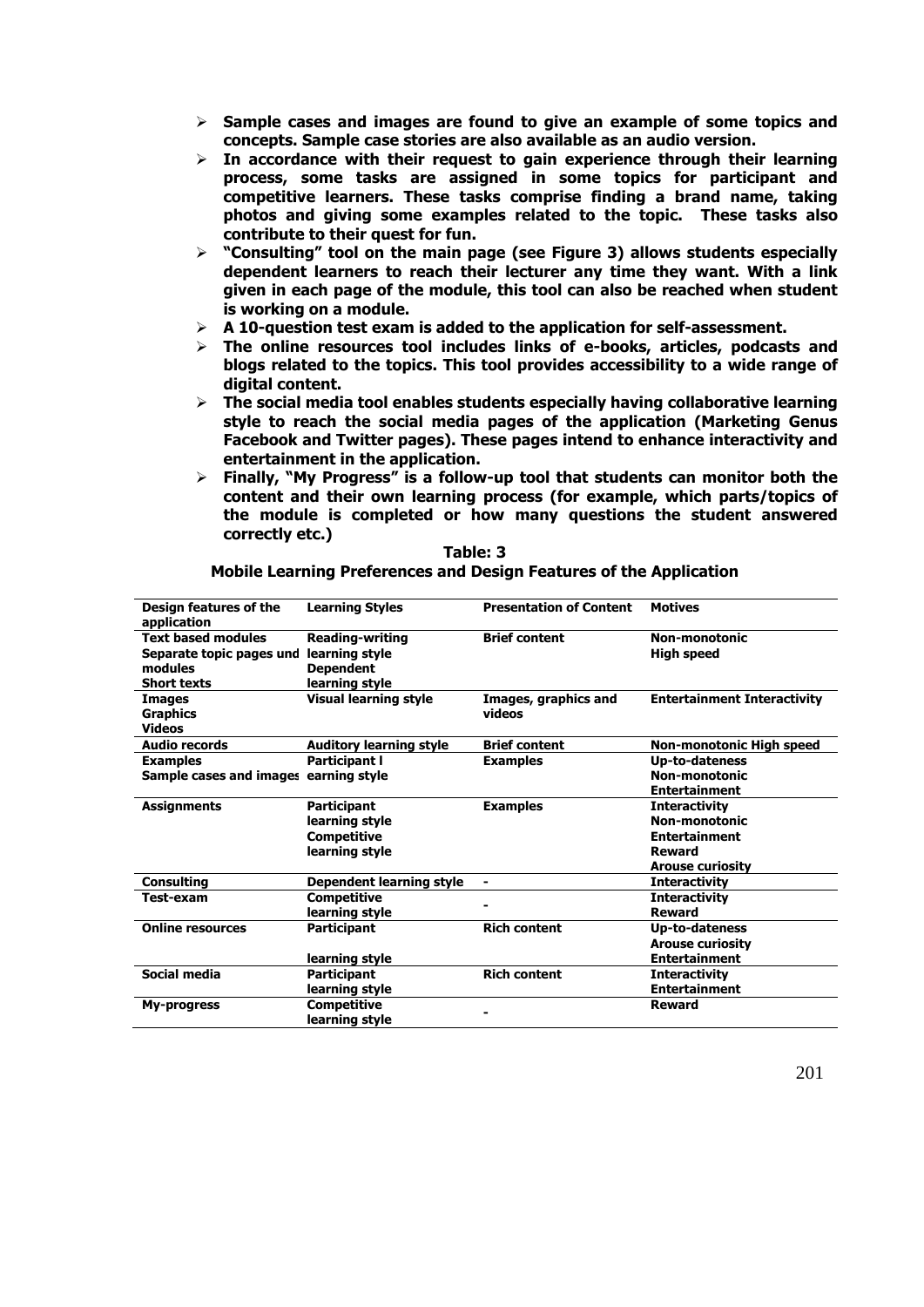**Table: 3 gives a summary of which design feature correspond to which themes about the students' learning styles, presentation of the content and motives. Since the number of interviewed students was quite limited, the features of the mobile application were mostly designed based on the results of the quantitative study. After the use of the application, more in depth interviews can be conducted with the users to better understand their usage patterns and the usefulness of the application. By this way, both the application could be refined and also more knowledge is obtained on the performance or the quality of the application. On the other hand, this was an exploratory study. In the future, an experimental design could be conducted to compare a traditional, face-to-face setting with a mobile learning environment. Further, further research is needed to explore how to increase interaction and participation in mobile learning in developed applications.**

**Author Note: This study was presented at the 8th International Academic Conference on 16- 18 September 2013, Naples, Italy.**

## **BIODATA AND CONTACT ADDRESSES OF AUTHORS**



**Fatma Zeynep OZATA is currently working in Porsuk Vocational School in Anadolu University, Eskişehir-Turkey. She graduated from Hacettepe University, department of Business Administration in 1997. She worked in different marketing positions in the banking industry through 1998-2003. She received a PhD. degree in 2009 from Business Administration/Marketing at Anadolu University. Currently, she studies and gives lectures in Anadolu University, Eskişehir-Turkey. She gives lectures on marketing management, consumer behavior, marketing communication,** 

**branding, social media and electronic commerce. Her research interests are consumption studies; branding; new/social media; marketing education; technology in marketing and culture, art and entertainment marketing.** 

**Asst. Prof. Dr. Fatma Zeynep OZATA, Anadolu University, Porsuk Vocational School, Basin Sehitleri Caddesi No: 152 Eskişehir, TURKEY Phone: +90 222 2241389 Email: [fzozata@anadolu.edu.tr](mailto:fzozata@anadolu.edu.tr)**



**Nilgun OZDAMAR KESKIN received her Ph.D. in Anadolu University Educational Sciences Institution, Department of Computer Education and Instructional Technologies in 2011. She served as visiting researcher at University of Central Florida (2009-2010), and as research assistant at Open Education Faculty, Anadolu University (2005-2012). She still continues to serve as assistant of professor at Anadolu University. She is currently working as an executive coordinator of Photography and Cameraman Associate Degree Program, an E-portfolio System Coordinator of Public** 

**Service Practice Course for Preschool Teacher Training Program and an assistant of Erasmus Coordinator for Open Education Faculty. Also, she is managing an international project on mobile learning granted by British Council and several national projects. She got a best paper award at mLearn Conference 2011 in China. Her research interests include instructional design, open and distance education, online learning, mobile learning, and seamless learning design.**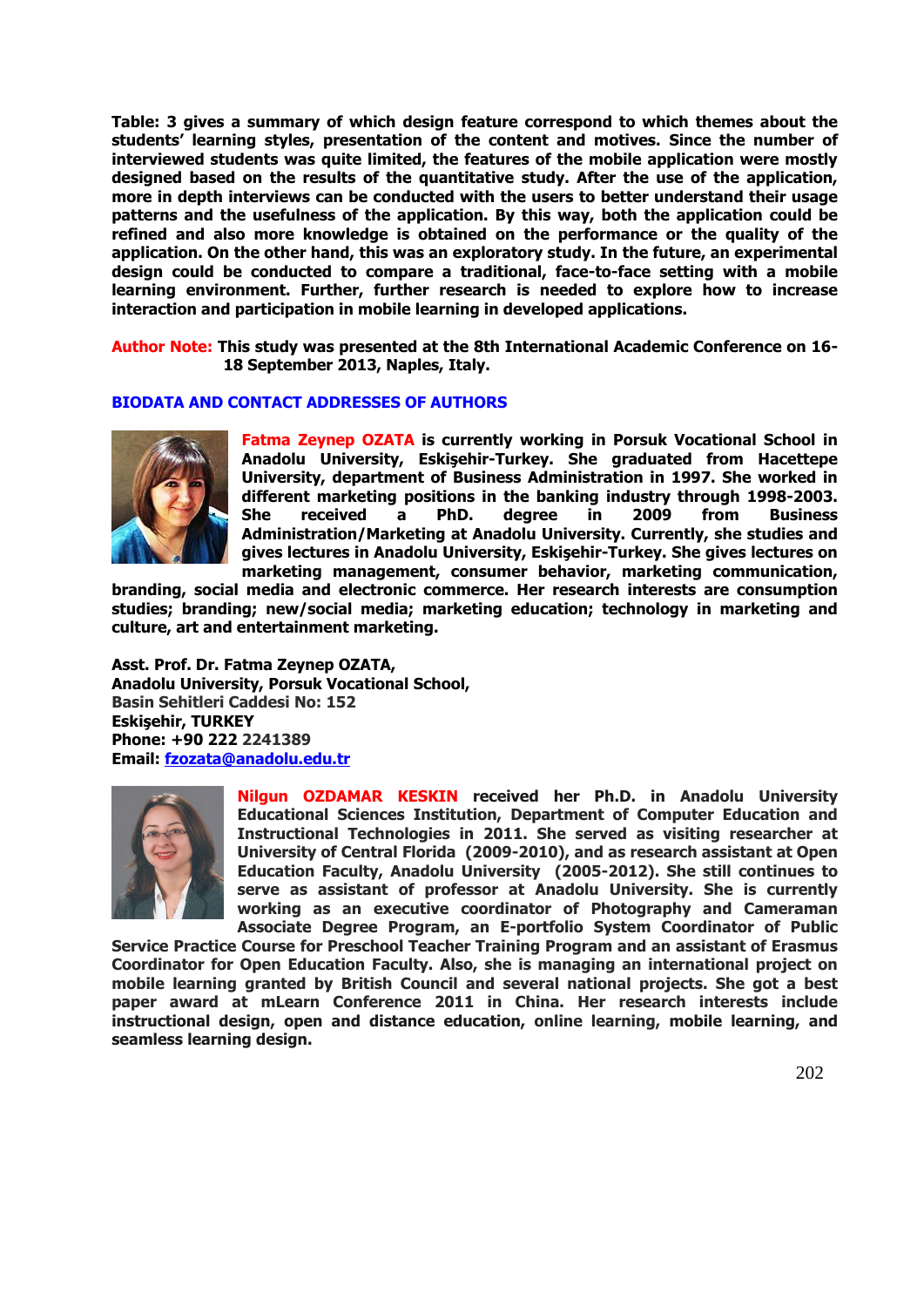**Dr. Nilgün Ozdamar Keskin Anadolu Üniversitesi / Anadolu University Açıköğretim Fakültesi / Open Education Faculty 26470, Eskisehir, 26470, TURKEY Web: [http://nilgunozdamarkeskin.blogspot.com](http://nilgunozdamarkeskin.blogspot.com/) http://ana[dolu.academia.edu/NilgunÖzdamarKeskin](http://anadolu.academia.edu/NilgunÖzdamarKeskin) Phone: : +90 (222) 33 50580/2582 Mobile: + 90 530 8258045 Fax: +90 (222) 3307439 Email: [nilgunokeskin@gmail.com](mailto:nilgunokeskin@gmail.com)**

**Acknowledgements: This study is also a part of the "A Multiplatform M-Learning System for More Qualified Courses in ICT Era" project carried out with the partnership of Anadolu University, Okan University and the University of Wolverhampton, and granted by the British Council, the UK-Turkey Knowledge Partnership Programme and Anadolu University Project Center in order to improve a mobile learning vision, develop advanced mobile learning applications, and follow the latest development in regards to education and technology innovations for more qualified courses in higher education in Turkey.**

## **REFERENCES**

**Acar, O. (2013, May 20). 'Türkiye'de Akıllı Telefon Kullanımı İstatistikleri ve Mobil Bankacılığa Etkisi', ["Usage of Smart Phones Statistics in Turkey and the Effect of Mobile Banking"]. <http://www.okanacar.com/2013/05/turkiyede-akll-telefon-kullanm.html> Retrieved 25 September 2013.**

**Clarke III, I, & Flaherty, T.B. (2002). MLearning: Using wireless technology to enhance marketing education. Marketing Education Review, 12(3), 67-76.**

**Cochrane, T. (2013). A Summary and critique of m-learning research and practice. In Z.L. Berge & L. Muilenburg (Eds.) Handbook of mobile learning, (pp. 24-34). Newyork, USA: Routledge.**

**Coffield, F., Moseley, D., Hall, E. & Ecclestone, K. (2004). Learning styles and pedagogy in post-16 learning. A systematic and critical review, [learning and skills research center \(Great](http://www.voced.edu.au/search/apachesolr_search/?filters=all_corpauthors%3A%22Learning+and+Skills+Research+Centre+%28Great+Britain%29+%28LSRC%29%22)  [Britain\) \(LSRC\).](http://www.voced.edu.au/search/apachesolr_search/?filters=all_corpauthors%3A%22Learning+and+Skills+Research+Centre+%28Great+Britain%29+%28LSRC%29%22) Retrieved 8 October 2013, from <http://lerenleren.nu/bronnen/Learning%20styles%20by%20Coffield%20e.a.pdf>**

**Cook, J. (2009). Phases of mobile Learning. Paper presented at joint European summer school on technology enhanced learning (May 30-June 6). Retrieved 7 July 2013, from: [www.slideshare.net/johnnigelcook/cook-phases-of-mobile-learning.](http://www.slideshare.net/johnnigelcook/cook-phases-of-mobile-learning)** 

**Creswell, J. W. (2008). Educational research: Planning, conducting, and evaluating quantitative and qualitative research. Upper Saddle River, New Jersey: Pearson Education International.**

**Crompton, H. (2013). An historical overview of mLearning: Toward learner-centered education. In Z. L. Berge & L. Muilenburg (Eds.) Handbook of mobile learning, (pp. 3-14). Newyork, USA: Routledge.**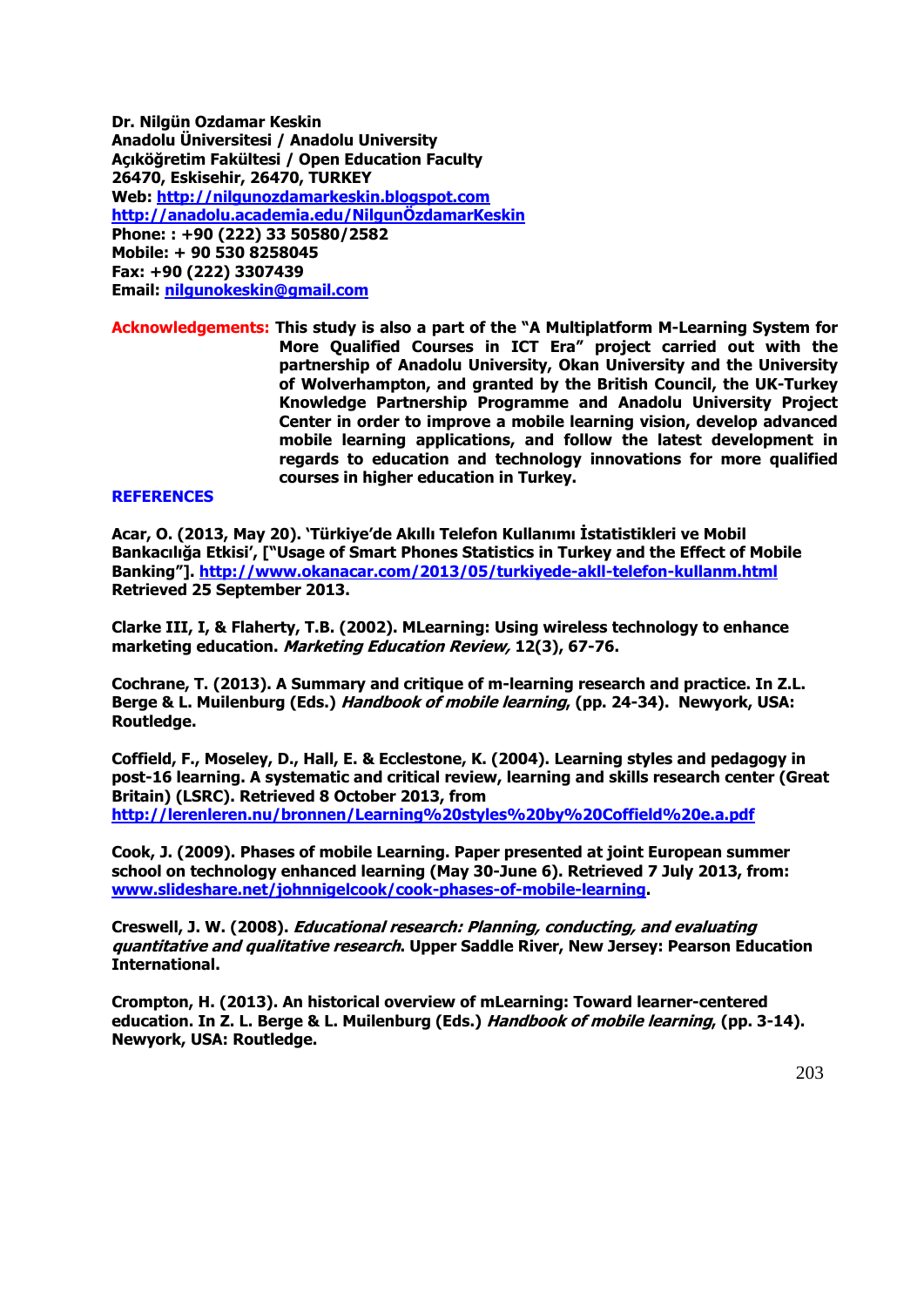**Cury, L. (1983). Learning style in continuing education. Halifax, Canada: Dalhousie University.** 

**Frogber, D., Goth, C. & Schwabe, G. (2009). Mobile learning projects – A critical analysis of the state of the art. Journal of Computer Assisted Learning, 25(4), 307-331.** 

**Hunt, L., Eagle, L. and Kitchen, P.J. (2004). 'Balancing marketing education and information technology: Matching needs or needing a better match?', Journal of Marketing Education, vol.26, no.1, April, pp. 75-88.**

**Grasha-Riechmann Student Learning Style Scales. Retrieved 19 July 2013, from [http://academic.cuesta.edu/wholehealth/disted/about\\_styles.htm](http://academic.cuesta.edu/wholehealth/disted/about_styles.htm)**

**Hunt, L., Eagle, L. & Kitchen, P. J. (2004). Balancing marketing education and information technology: Matching needs or needing a better match?. Journal of Marketing Education, 26(1), 75-88** 

**Information and Communication Technology Authority (ICTA)(2013). Türkiye Elektronik Haberleşme Sektörü 3 Aylık Pazar Verileri Raporu, 2013 Yılı 2. Çeyrek Nisan-Mayıs-Haziran', [Turkey Electronic Communication Sector 3-Month Marketing Data Report, Year 2013 Second Quarter April-May-June]. Retrieved 15 August 2013, from [http://www.tk.gov.tr/kutuphane\\_ve\\_veribankasi/pazar\\_verileri/ucaylik13\\_2.pdf](http://www.tk.gov.tr/kutuphane_ve_veribankasi/pazar_verileri/ucaylik13_2.pdf)**

**Jeffrey, LM. (2009). Learning orientations: Diversity in higher education. Learning And Individual Differences, 19(2), 195-208.**

**Jones, E. R. and Martinez, M. (2001). "Learning orientations in university web-based courses". Retrieved 1 July 2013, from [http://www.eric.ed.gov/ERICWebPortal/custom/portlets/recordDetails/detailmini.jsp?\\_nf](http://www.eric.ed.gov/ERICWebPortal/custom/portlets/recordDetails/detailmini.jsp?_nfpb=true&_&ERICExtSearch_SearchValue_0=ED466597&ERICExtSearch_SearchType_0=no&accno=ED466597) [pb=true&\\_&ERICExtSearch\\_SearchValue\\_0=ED466597&ERICExtSearch\\_SearchType\\_0=no](http://www.eric.ed.gov/ERICWebPortal/custom/portlets/recordDetails/detailmini.jsp?_nfpb=true&_&ERICExtSearch_SearchValue_0=ED466597&ERICExtSearch_SearchType_0=no&accno=ED466597) [&accno=ED466597](http://www.eric.ed.gov/ERICWebPortal/custom/portlets/recordDetails/detailmini.jsp?_nfpb=true&_&ERICExtSearch_SearchValue_0=ED466597&ERICExtSearch_SearchType_0=no&accno=ED466597)**

**Johnson, L., Adams, S., and Cummins, M. (2012). The NMC Horizon Report: 2012 Higher Education Edition. Austin, Texas: The New Media Consortium. Retrieved from 1 July 2013, <http://net.educause.edu/ir/library/pdf/hr2012.pdf>**

**Johnson, L., Smith, R., Willis, H., Levine, A., & Haywood, K., (2011). The 2011 Horizon Report. Austin, Texas: The New Media Consortium. Retrieved 10 Ocak 2013 from <https://net.educause.edu/ir/library/pdf/HR2011.pdf>**

**Karadeniz, S. (2008). Learning styles in teaching of information technologies. In D.Deryakulu (Ed), Socio-psychologic variables in teaching in information technologies (pp 175-206). Ankara: Maya Akademi** 

**Khaddage, F & Latteman, C. (2013). The Future of mobile Apps for teaching and learning. In Z. L. Berge & L. Muilenburg (Eds.) Handbook of mobile learning, (pp. 119-128). Newyork, USA: Routledge.**

**Kinshuk, Lin, T. (2004). Application of learning styles adaptivity in mobile learning environments. Third Pan Commonwealth Forum on Open Learning, Dunedin, New Zealand, [http://www.col.org/pcf3/papers/pdfs/kinshuk\\_lin\\_1.pdf](http://www.col.org/pcf3/papers/pdfs/kinshuk_lin_1.pdf) Retrieved 7 July 2013**

204